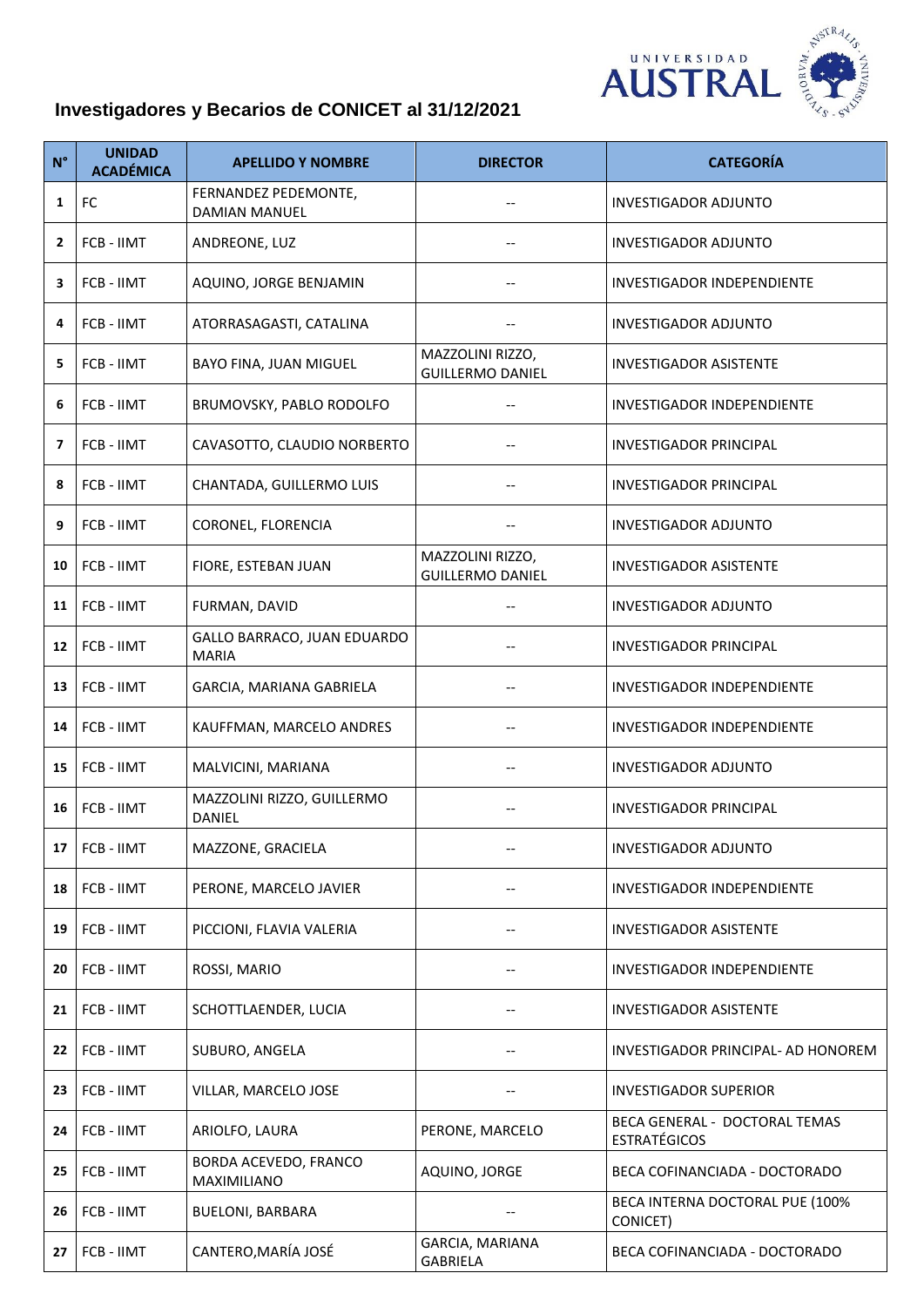

| 28 | FCB - IIMT    | CASADEI, INELIA MAILÍN IARA               | BRUMOVSKY, PABLO                                   | BECA COFINANCIADA - DOCTORADO                                                                |
|----|---------------|-------------------------------------------|----------------------------------------------------|----------------------------------------------------------------------------------------------|
| 29 | FCB - IIMT    | DI FILIPPO, JUAN                          | CAVASOTTO, CLAUDIO                                 | <b>BECA GENERAL - DOCTORAL</b>                                                               |
| 30 | FCB - IIMT    | DOMINGUEZ, LUCIANA                        | MAZZOLINI RIZZO,<br><b>GUILLERMO DANIEL</b>        | BECA GENERAL - FINALIZACION DE<br><b>DOCTORADO</b>                                           |
| 31 | FCB - IIMT    | ELIZALDE ACEVEDO, BAUTISTA                | ALBA FERRARA, LUCIA M                              | BECA COFINANCIADA - DOCTORADO                                                                |
| 32 | FCB - IIMT    | FUERTES, FLORENCIA                        | PERONE, MARCELO JAVIER                             | BECA GENERAL - DOCTORAL TEMAS<br><b>ESTRATÉGICOS</b>                                         |
| 33 | FCB - IIMT    | FUSCO, MARIEL ALEJANDRA                   | MALVICINI, MARIANA                                 | BECA COFINANCIADA - DOCTORADO                                                                |
| 34 | FCB - IIMT    | LORENC, VALERIA ERIKA                     | <b>GALLO BARRACO, JUAN</b><br><b>EDUARDO MARIA</b> | BECA GENERAL - POSTDOCTORAL DE<br>REINSERCIÓN                                                |
| 35 | FCB - IIMT    | MARTINEZ, NERINA                          | KAUFFMAN, MARCELO<br>ANDRES                        | BECA GENERAL - DOCTORAL TEMAS<br><b>ESTRATÉGICOS</b>                                         |
| 36 | FCB - IIMT    | MIGUEL, CONSTANZA AGATA                   | --                                                 | BECA INTERNA DOCTORAL PUE (100%<br>CONICET)                                                  |
| 37 | FCB - IIMT    | NOYA RIOBIO, MARIA VICTORIA               | CORONEL, MARIA<br><b>FLORENCIA</b>                 | BECA COFINANCIADA - DOCTORADO                                                                |
| 38 | FCB - IIMT    | ONORATO, AGOSTINA MARIANA                 | MAZZOLINI RIZZO,<br><b>GUILLERMO DANIEL</b>        | BECA COFINANCIADA - DOCTORADO                                                                |
| 39 | FCB - IIMT    | PEREZ MATURO, JOSEFINA                    | KAUFFMAN, MARCELO                                  | BECA COFINANCIADA - DOCTORADO                                                                |
| 40 | FCB - IIMT    | PINTO, NICOLÁS ALEJANDRO                  | CHANTADA, GUILLERMO                                | BECA GENERAL - POSTDOCTORAL TEMAS<br><b>ESTRATEGICOS</b>                                     |
| 41 | FCB - IIMT    | ROMOLLI, SANTIAGO                         | CAVASSOTO, CLAUDIO                                 | BECA GENERAL - POSTDOCTORAL                                                                  |
| 42 | FCB - IIMT    | ROSSI, FABIANA ALEJANDRA                  | ROSSI, MARIO                                       | BECA GENERAL - POSTDOCTORAL TEMAS<br><b>ESTRATEGICOS</b>                                     |
| 43 | FCB - IIMT    | SALINAS CALDERON, VALERIA<br>MACARENA     | KAUFFMAN, MARCELO<br><b>ANDRES</b>                 | BECA GENERAL - DOCTORAL TEMAS<br><b>ESTRATÉGICOS</b>                                         |
| 44 | FCB - IIMT    | SETULA, CAROLINA                          | PERONE, MARCELO JAVIER                             | BECA COFINANCIADA - DOCTORADO                                                                |
| 45 | FCB - IIMT    | SERRANO, NATANAEL EFRAÍN                  |                                                    | BECA GENERAL - DOCTORAL TEMAS<br><b>ESTRATÉGICOS</b>                                         |
| 46 | FCE (Rosario) | TARZIA, DOMINGO                           |                                                    | <b>INVESTIGADOR SUPERIOR</b>                                                                 |
| 47 | FCE (Rosario) | BRIOZZO, ADRIANA                          |                                                    | <b>INVESTIGADOR INDEPENDIENTE</b>                                                            |
| 48 | FCE (Rosario) | ROSCANI, SABRINA                          | TARZIA, DOMINGO                                    | <b>INVESTIGADOR ASISTENTE</b>                                                                |
| 49 | FCE (Rosario) | <b>BOLLATI, JULIETA</b>                   | TARZIA, DOMINGO                                    | GENERAL<br>POSTDOCTORAL<br>BECA<br>$\blacksquare$<br>A ingresar como Investigadora Asistente |
| 50 | FCE (Rosario) | GOOS, DEMIÁN MANUEL                       | TARZIA, DOMINGO                                    | BECA GENERAL - POSTDOCTORAL                                                                  |
| 51 | FCE (Rosario) | VENTURATO, LUCAS                          | TARZIA, DOMINGO                                    | <b>BECA GENERAL - DOCTORAL</b>                                                               |
| 52 | FD            | ETCHEVERRY, JUAN BAUTISTA                 |                                                    | <b>INVESTIGADOR ADJUNTO</b>                                                                  |
| 53 | FD            | MIGUENS, HECTOR JOSE                      |                                                    | INVESTIGADOR INDEPENDIENTE                                                                   |
| 54 | FD            | YORIS, MARÍA LAURA                        | ETCHEVERRY, JUAN<br><b>BAUTISTA</b>                | BECA COFINANCIADA - DOCTORADO                                                                |
| 55 | FD            | TEJEDA BARBARITO, ERMAN<br>MATÍAS NICOLÁS | ETCHEVERRY, JUAN<br><b>BAUTISTA</b>                | BECA COFINANCIADA - DOCTORADO                                                                |